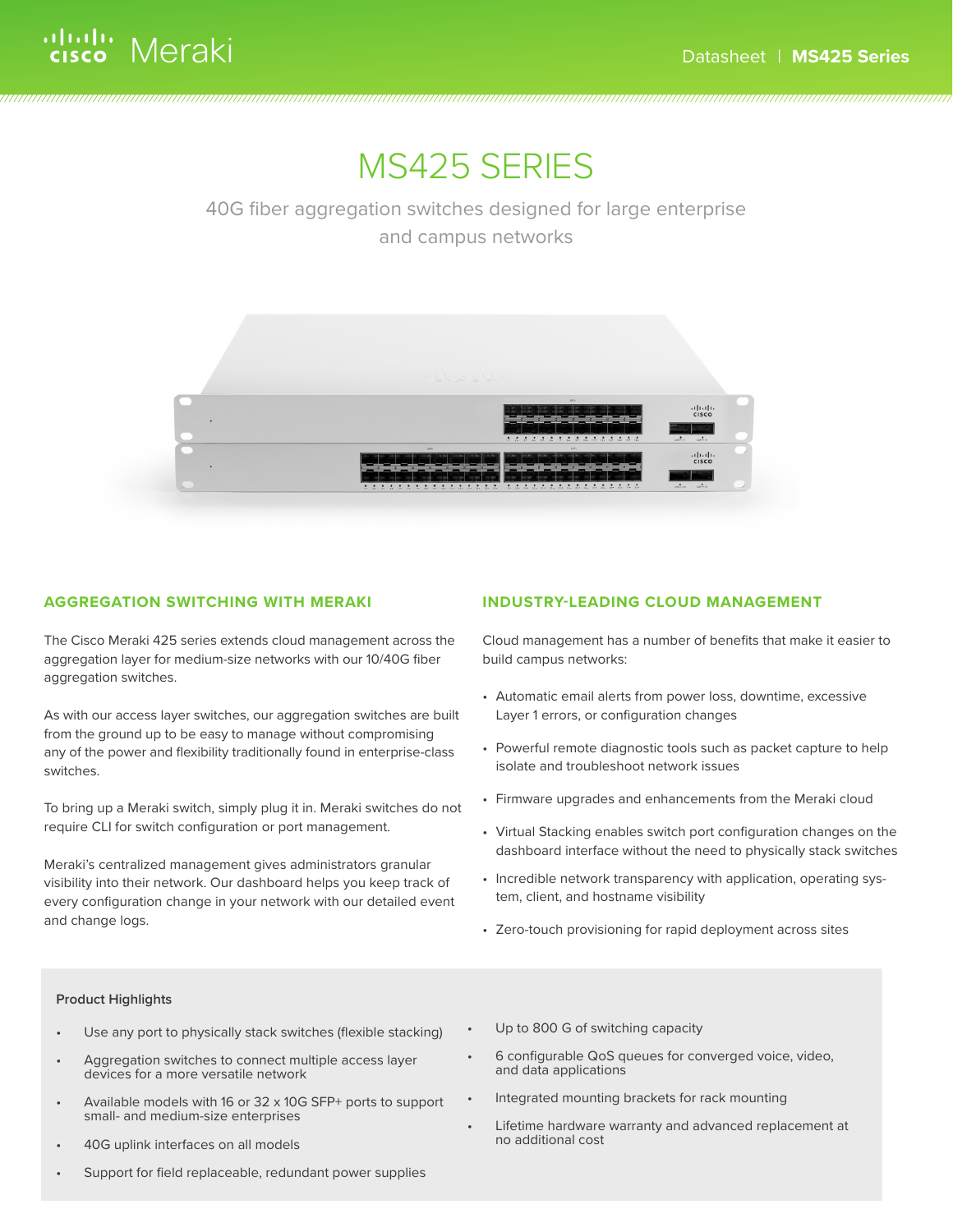## Meraki switches feature high-end hardware features, including:

- Flexible stacking; use any port of physically stack devices
- Compact, 1RU design for space-constrained environments
- Terabit performance with non-blocking architecture
- Field-replaceable, hot-swappable power supplies/fans
- Front-to-back cooling
- Dedicated management port
- Low power consumption and shallow rack depth, which enable flexible deployment
- Stacking option for building redundant architectures

## Designed for a Complete Cloud-Managed Switch Network



### Enterprise-Ready Features:

Meraki switches include all of the traditional Ethernet features found in the enterprise:

- IEEE 802.1X, MAB, and Hybrid authentication support for wired access control with RADIUS server monitoring
- ACL support (IPv4 & IPv6) and MAC whitelisting
- Single-Host/Multi-Domain/Multi-Host/Multi Authentication
- Change of Authorization (CoA) and RADIUS accounting support
- DHCP snooping to protect against rogue DHCP servers on the network
- Dynamic ARP Inspection to prevent man-in-the-middle attacks
- Rapid Spanning Tree, BPDU guard, root guard, loop guard, and other safeguards to help prevent misconfigurations and reduce convergence time
- Per port VLAN configuration, Voice VLAN support for simplified VoIP deployments
- Port Mirroring to monitor network traffic
- IGMP Snooping to optimize network performance for multicast applications
- Multiple administrative roles with sophisticated security policy management
- Link Aggregation Control Protocol (LACP) for high-capacity trunk- ing, with Multichassis (MLAG) support on stacked switches
- Quality-of-Service (QoS) to prioritize mission-critical traffic such as voice and video
- CDP, LLDP advertisement and snooping, with detailed neighbor visibility and discovery

### Lifetime Warranty with Next-day Advanced Replacement

Cisco Meraki MS switches include a limited lifetime hardware warranty that provides next-day advance hardware switch replacement as long as the original purchaser owns the product. Meraki's simplified software and support licensing model also combines all software upgrades, centralized systems management and phone support under a single, easy-to-understand model.

For complete details, please visit www.meraki.cisco.com/support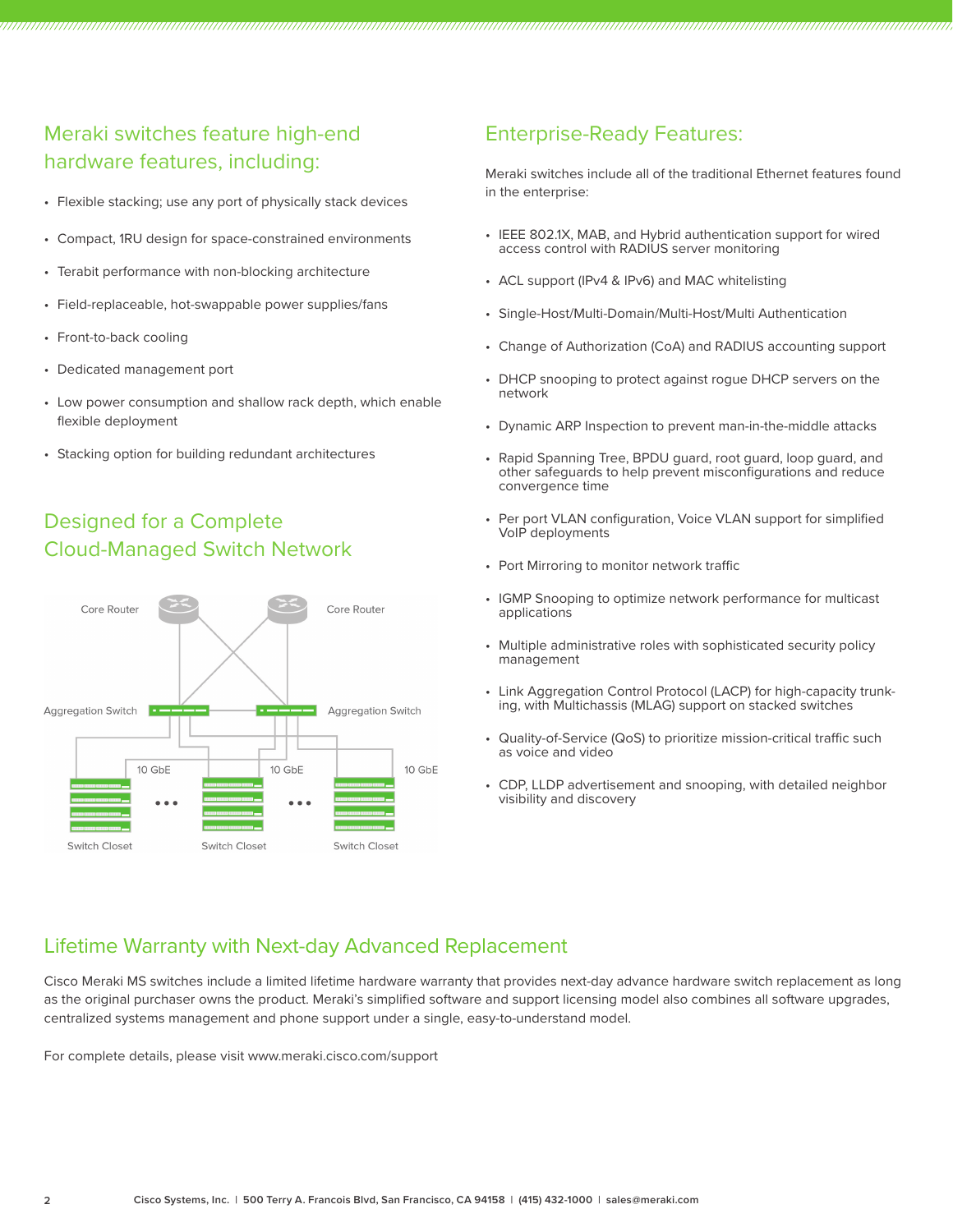#### **MS425 SERIES**

| Model       | Physical Dimensions (H x W x D)                                         | Weight              | Interface                                                                                      | <b>Switching Capacity</b> | <b>Stacking Bandwidth</b> |
|-------------|-------------------------------------------------------------------------|---------------------|------------------------------------------------------------------------------------------------|---------------------------|---------------------------|
|             | (depth includes PSU)                                                    |                     |                                                                                                |                           |                           |
| MS425-16-HW | $1.72$ " x 19.07" x 20.67""<br>$(4.42cm \times 48.44cm \times 48.69cm)$ | 13.7 lbs (6.2 kg)   | $\cdot$ 16 x 10G SFP+ fiber<br>• 2 × 40G QSFP+ uplink/stacking ports<br>• RJ45 Management port | 480 Gbps                  | 160 Gbps                  |
| MS425-32-HW | $1.72$ " x 19.07" x 20.67"<br>(4.42cm x 48.44cm x 48.69cm)              | 14.00 lbs (6.35 kg) | $\cdot$ 32 x 10G SFP+ fiber<br>• 2 × 40G QSFP+ uplink/stacking ports<br>• RJ45 Management port | 800 Gbps                  | 160 Gbps                  |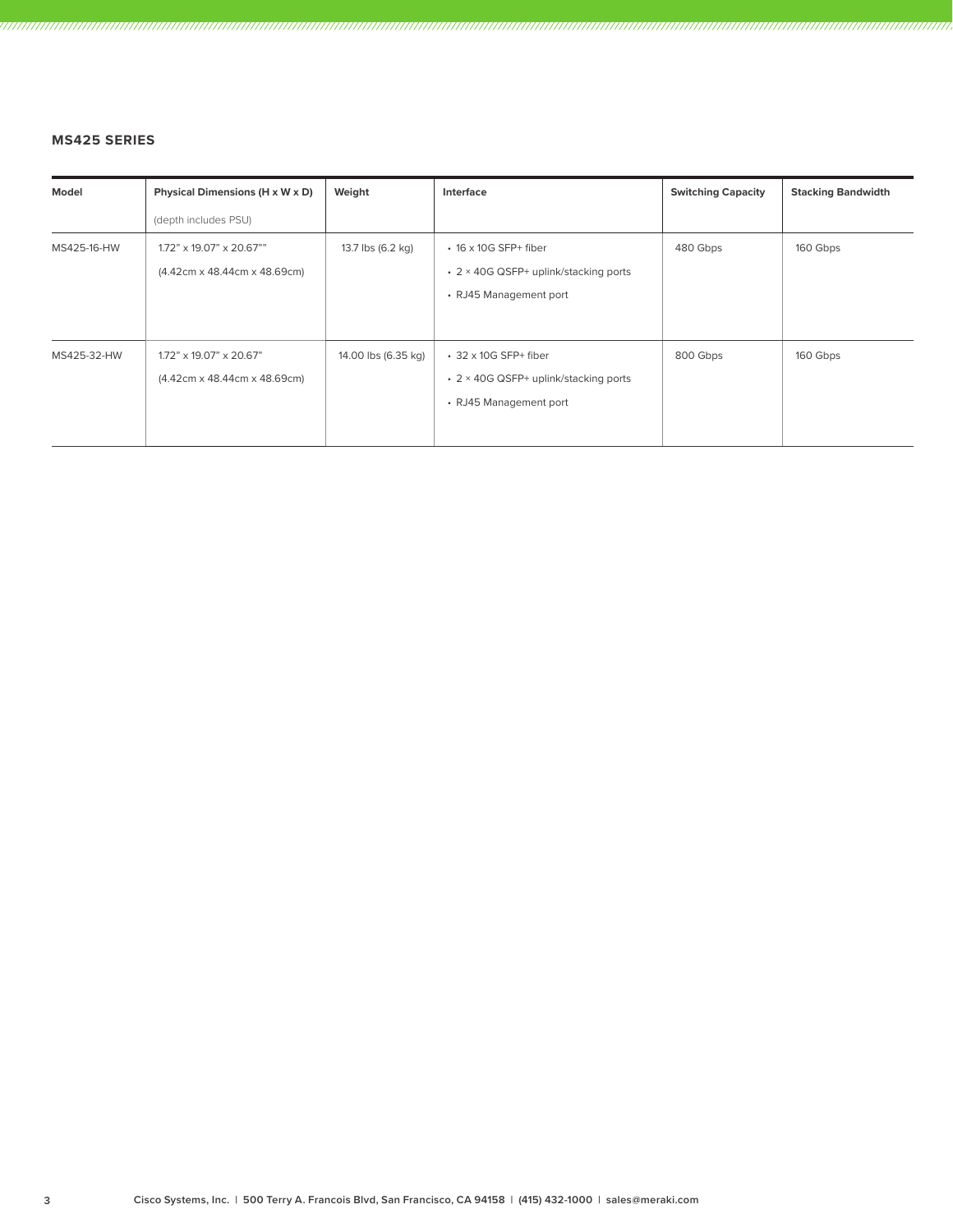## Power Options & Specifications

| Model       | <b>Idle / Full Load Power</b> | <b>Power Supply</b><br>Configuration | <b>Supported Power Supply</b> |
|-------------|-------------------------------|--------------------------------------|-------------------------------|
| MS425-16-HW | 98 / 136 W                    | Hot-swappable                        | 2 x 250W PSU*                 |
| MS425-32-HW | 98/136W                       | Hot-swappable                        | 2 x 250W PSU*                 |

\* Single power supply (PSU) included. For redundancy, second PSU is sold separately

## What's Included

| Model       | <b>Description</b>                                                          |  |
|-------------|-----------------------------------------------------------------------------|--|
| MS425-16-HW | 1x Power Supply (MA-PWR-250WAC), Mounting screw kit, 2 x Pre-Installed Fans |  |
| MS425-32-HW | 1x Power Supply (MA-PWR-250WAC), Mounting screw kit, 2 x Pre-Installed Fans |  |

## Optional Accessories / Optics

Meraki switches are modular in design, allowing for hot-swappable field replacements and a range of optics (no lock-out of third-party optics). Details of SFP-based modules can be found in the SFP Datasheet, available in the Meraki Library.

| <b>Description</b>                              | Accessory       | <b>Supported Models</b> |
|-------------------------------------------------|-----------------|-------------------------|
| Meraki 40GbE Stacking / Uplink Cable, 0.5 Meter | MA-CBL-40G-50CM | MS425                   |
| Meraki 40GbE Stacking / Uplink Cable, 1 Meter   | MA-CBL-40G-1M   | MS425                   |
| Meraki 40GbE Stacking / Uplink Cable, 3 Meter   | MA-CBL-40G-3M   | MS425                   |
| Field replaceable 18K rpm front-to-back fan     | MA-FAN-18K      | MS425                   |
| Field replaceable 250W power supply             | MA-PWR-250WAC   | MS425                   |